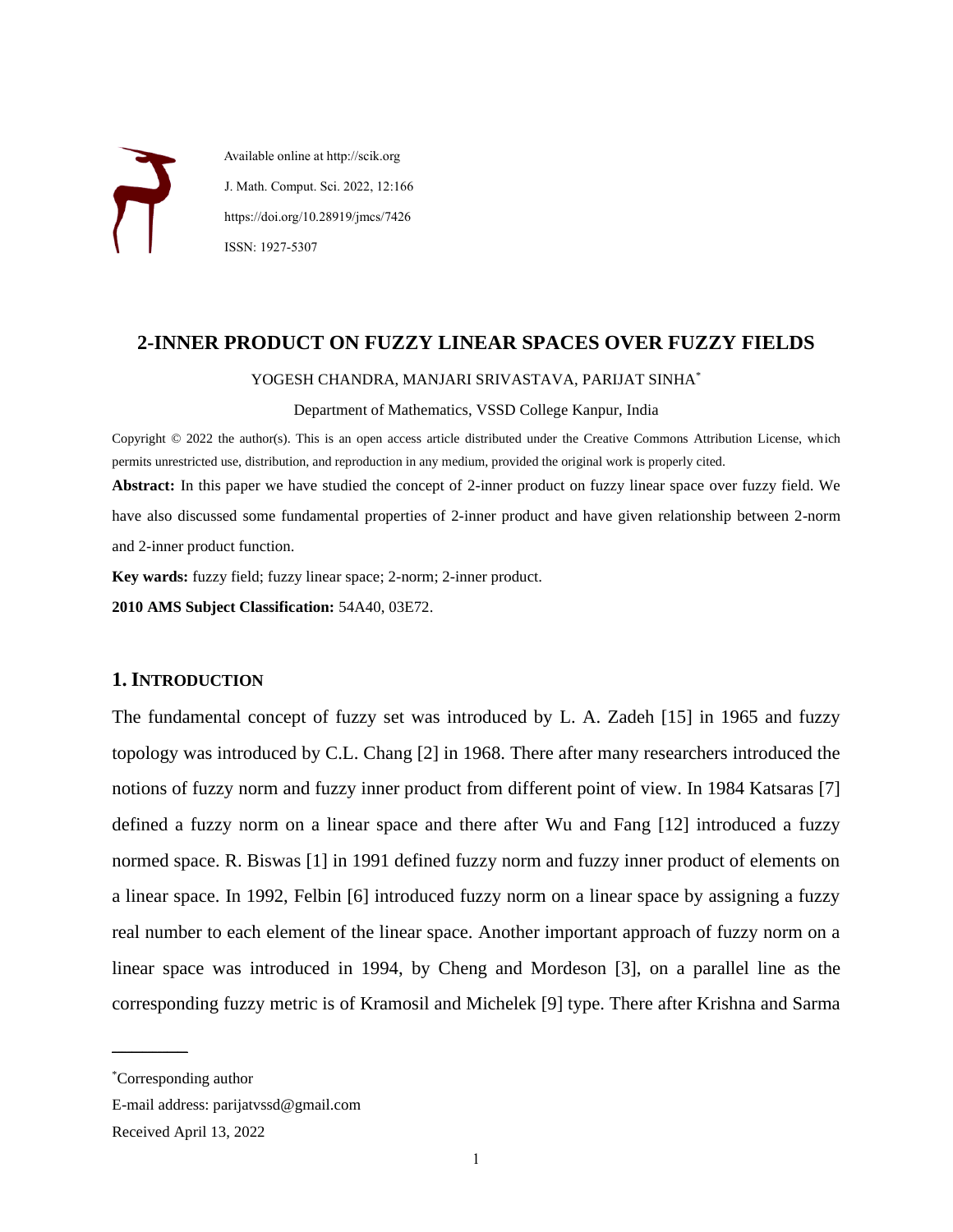[8], Xiao and zhu [14] discussed fuzzy norms on linear spaces at different points of aspects. All these researchers have done their work in the area of crisp linear space. Gu Wenxiang and Lu Tu [13] were the first to introduce the concept of fuzzy fields and fuzzy linear spaces over fuzzy fields. In 2011, C.P. Santhosh and T.V. Ramakrishnan [11] introduced norm on fuzzy linear space over fuzzy field. In 2018, Noori F. AL-Mayahi and Suadad M. Abbas [10] defined fuzzy normed algebra over fuzzy field. A satisfactory theory of 2-inner product space and n-inner product space has been effectively constructed by C.R. Diminnie, S. Gähler and A. White [4,5]. In the present paper we introduce the idea of 2-norm and 2-inner product on fuzzy linear spaces over fuzzy fields and have also discussed some properties of it.

## **2. PRELIMINARIES**

This section contains some definitions and preliminary results which are used in the paper. **Definition2.1.**[11] Let X be a field and F a fuzzy set in X with the following conditions

- (i)  $F(x + y) \ge \min\{F(x), F(y)\}, x, y \in X$
- (ii)  $F(xy) \ge \min\{F(x), F(y)\}, x, y \in X$ .

Then we call F a fuzzy field in X and denote it by  $(F, X)$ .  $(F, X)$  is called a fuzzy field of X.

(It should be noted that  $F(-x) = F(x)$  and  $F(x^{-1}) = F(x)$ )

**Theorem 2.2.** If  $(F, X)$  is a fuzzy field of X, then

- (i)  $F(0) \geq F(x), x \in X$ (ii)  $F(1) \geq F(x), x (\neq 0) \in X$
- (iii)  $F(0) \geq F(1)$

**Definition 2.3.**[11] Let X be a field and  $(F, X)$  be a fuzzy field of X. Let Y be a linear space over X and V a fuzzy set of Y. Suppose the following condition hold:

- (i)  $V(x + y) \ge \min\{V(x), V(y)\}, x, y \in Y$
- (ii)  $V(\lambda x) \ge \min\{F(\lambda),V(x)\}, \lambda \in X, x \in Y$
- (iii)  $F(1) \ge V(0)$

Then  $(V, Y)$  is called a fuzzy linear space over  $(F, X)$ .

(It should be noted that  $V(-x) = V(x)$ ,  $x \in Y$ )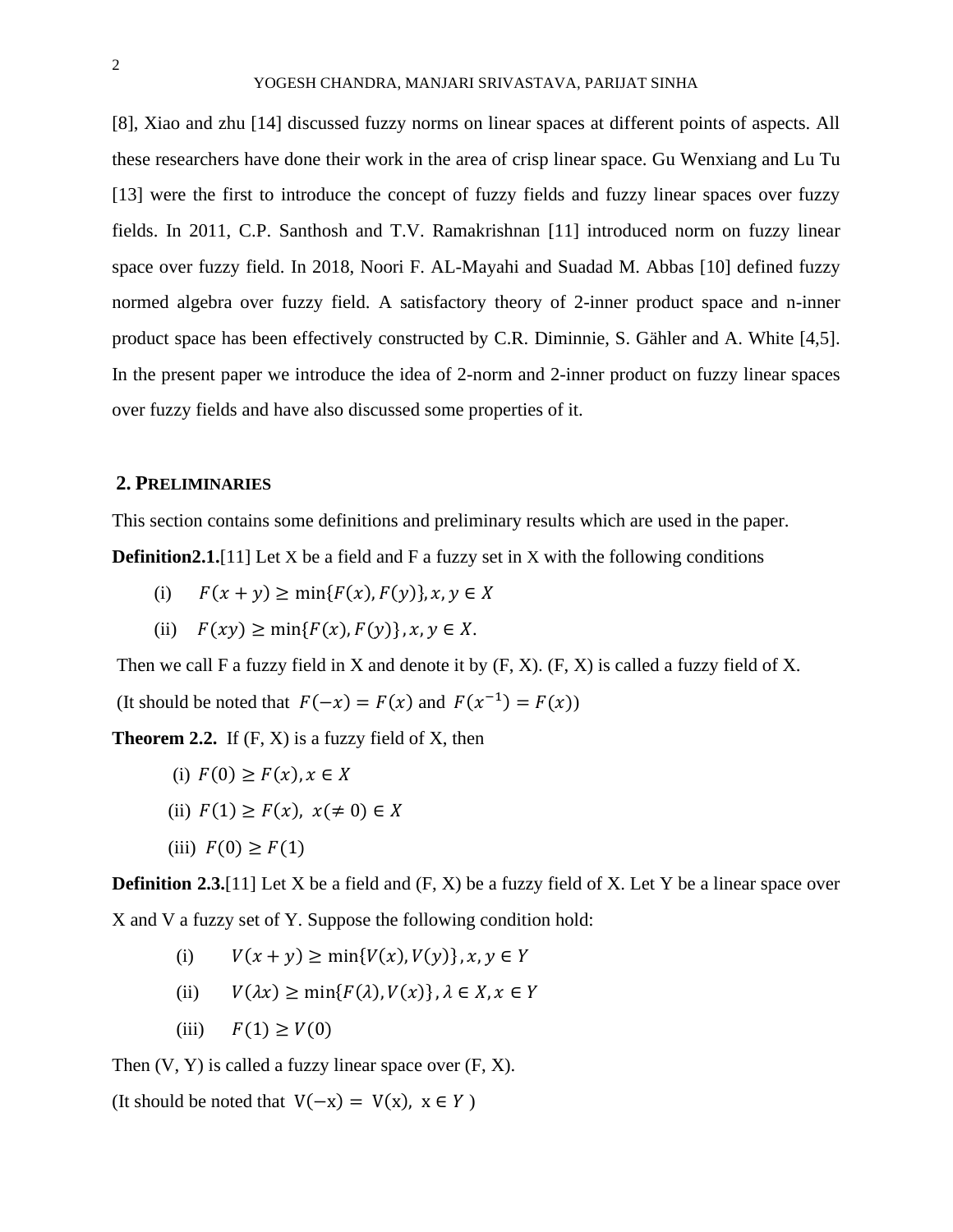**Theorem 2.4.**[13] If  $(V, Y)$  is a fuzzy linear space over  $(F, X)$ , then

- (i)  $F(0) \ge V(0)$
- (ii)  $V(0) \ge V(x), x \in Y$
- (iii)  $F(0) \ge V(x), x \in Y$

**Theorem 2.5**.[13] Let (F, X) be a fuzzy field of X and Y a linear space over X. Let V be a fuzzy set of Y. Then  $(V, Y)$  is a fuzzy linear space over  $(F, X)$  if and only if

- (i)  $V(\lambda x + \mu y) \ge \min\{F(\lambda), F(\mu), V(x), V(y)\}, \lambda, \mu \in X$  and  $x, y \in Y$
- (ii)  $F(1) \ge V(x), x \in Y$

**Theorem 2.6.** [13] Let Y and Z be linear space over the field X and f a linear transformation of Y into Z. Let  $(F, X)$  be a fuzzy field of X and  $(W, Z)$  be a fuzzy linear space over  $(F, X)$ . Then  $(f^{-1}(W), Y)$  is a fuzzy linear space over  $(F, X)$ .

**Theorem 2.7.** Let Y and Z be linear spaces over the field X and f a linear transformation of Y into Z. Let  $(F, X)$  be a fuzzy field of X and  $(V, Y)$  be a fuzzy linear space over  $(F, X)$ . Then  $(f(V), f)$ Z) is a fuzzy linear space over (F, X).

**Definition 2.8.** [11] Let  $(F, K)$  be a fuzzy field of K (K denotes either R or C), X be a linear space over K and  $(V, X)$  be a fuzzy linear space over  $(F, K)$ . A norm on  $(V, X)$  is a function  $\Vert . \Vert : X \to [0, \infty)$  such that

- (i)  $F(||x||) \ge V(x)$  for all  $x \in X$
- (ii)  $||x|| \ge 0 \ \forall x \in X$  and  $||x|| = 0$  if and only if  $x = 0$
- (iii)  $||x + y|| \le ||x|| + ||y|| \forall x, y \in X$
- (iv)  $\|kx\| = |k| \|x\| \forall k \in K$  and  $\forall x \in X$ .

Thus  $(V, X, \|\. \|)$  is called a normed fuzzy linear space (NFLS).

**Definition 2.9.** [11] An inner product on a fuzzy linear space  $(V, X)$  over a fuzzy field  $(F, K)$  is a function  $\langle , \rangle : X \times X \longrightarrow K$  such that for all  $x, y, z \in X$  and  $k \in K$ 

- (i)  $F(\langle x, y \rangle) \geq V \times V(x, y)$
- (ii)  $\langle x, x \rangle \ge 0$  and  $\langle x, x \rangle = 0$  if and only if  $x = 0$
- (iii)  $\langle x + y, z \rangle = \langle x, z \rangle + \langle y, z \rangle$  and  $\langle kx, y \rangle = k \langle x, y \rangle$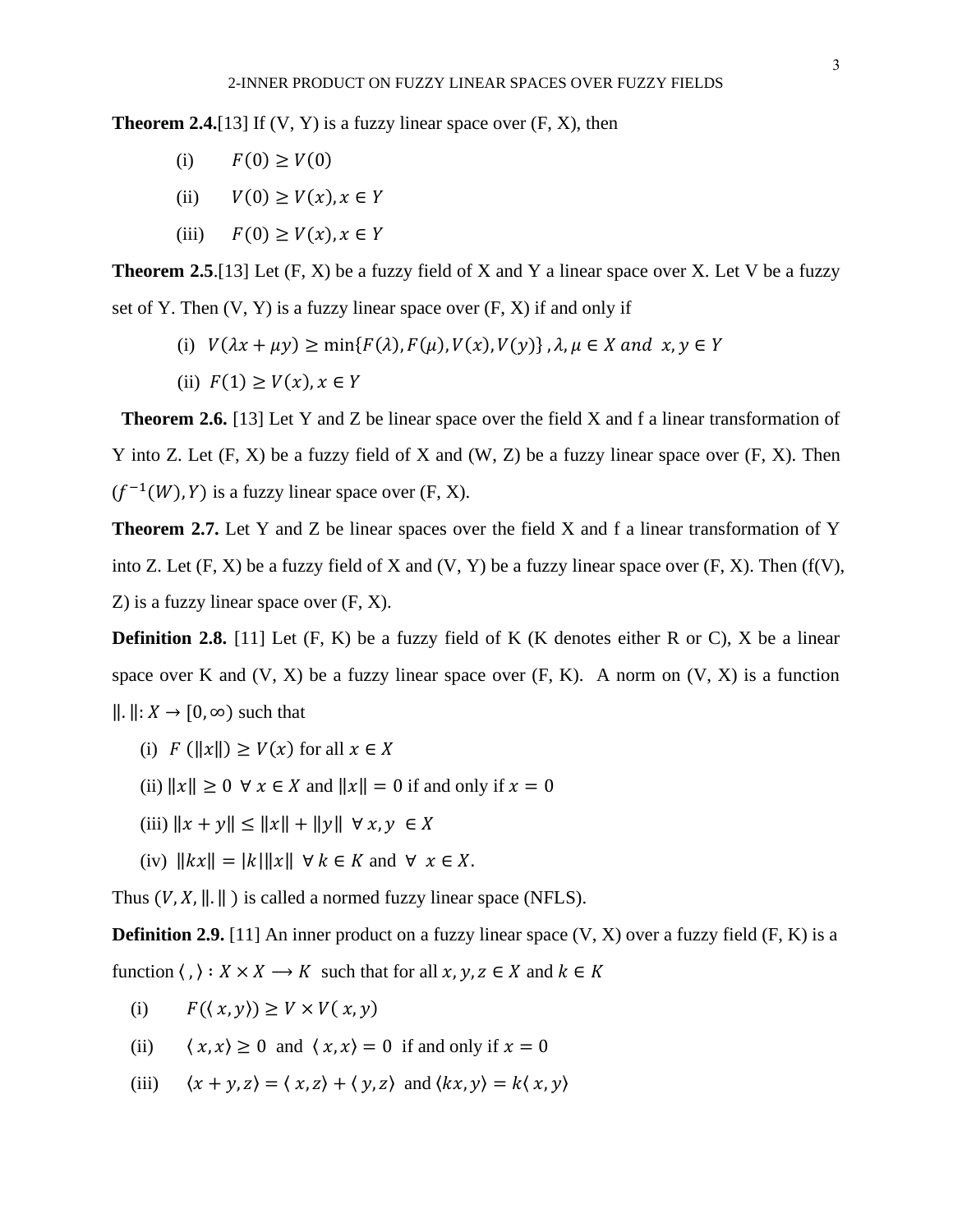(iv)  $\langle y, x \rangle = \overline{\langle x, y \rangle}$ 

Thus  $(V, X, \langle , \rangle)$  is called an inner product on fuzzy linear space.

## **3. 2-NORM ON FUZZY LINEAR SPACE OVER FUZZY FIELD**

Here K denotes either R, the set of all real numbers or C, the set of all complex numbers**.**

**Definition 3.1.** Let  $(F, K)$  be a fuzzy field of K, X be a linear space over K and  $(V, X)$  be a fuzzy

linear space over (F, K). A 2-norm on (V, X) is function  $\| \cdot, \cdot \| : X \times X \to [0, \infty)$  such that

- (i)  $F(||x, y||) \ge \min \{ V(x), V(y) \}$
- (ii)  $||x, y|| = 0 \Leftrightarrow x$  and y are linearly dependent
- (iii)  $\|x, y\| = \|y, x\|$
- (iv)  $||x + y, z|| \le ||x, z|| + ||y, z||$
- (v)  $||kx, y|| \le |k| ||x, y||$  for all  $k \in K$  and for all  $x, y \in X$ .

Thus  $(V, X, \|\cdot\|)$  is called a 2-normed fuzzy linear space.

**Theorem 3.2.** Let  $(V, X, \|\cdot\|)$  be a 2- normed linear space over  $(F, K)$ . Then

 $F(||x, y||)^2 \geq F(||x, y||)$  for all  $x, y \in X$ .

Proof: - For all  $k_1, k_2 \in K$ 

$$
F(k_1, k_2) \ge \min \{ F(k_1), F(k_2) \}
$$
  
so, 
$$
F(k^2) \ge \min \{ F(k), F(k) \}
$$
  

$$
F(k^2) \ge F(k), \forall k \in K
$$

Hence  $F(||x, y||^2) \ge F(||x, y||)$ ,  $\forall x, y \in X$ 

**Theorem 3.3.** Let  $(V, X)$  be a fuzzy linear space over a fuzzy field  $(F, K)$ , Y be a linear space over K and  $T: X \to Y$  be an injective linear transformation. Then  $T(V)(T(x)) = V(x)$ ,  $\forall x \in X$ 

Proof: 
$$
T(V)(T(x)) = \frac{SupV(\alpha)}{T(\alpha) = T(x)}
$$

$$
= \frac{sup V(\alpha)}{\alpha \in X}
$$

$$
= \frac{sup V(\alpha)}{\alpha \in X, \alpha = x}
$$
 (As T is injective)
$$
= V(x).
$$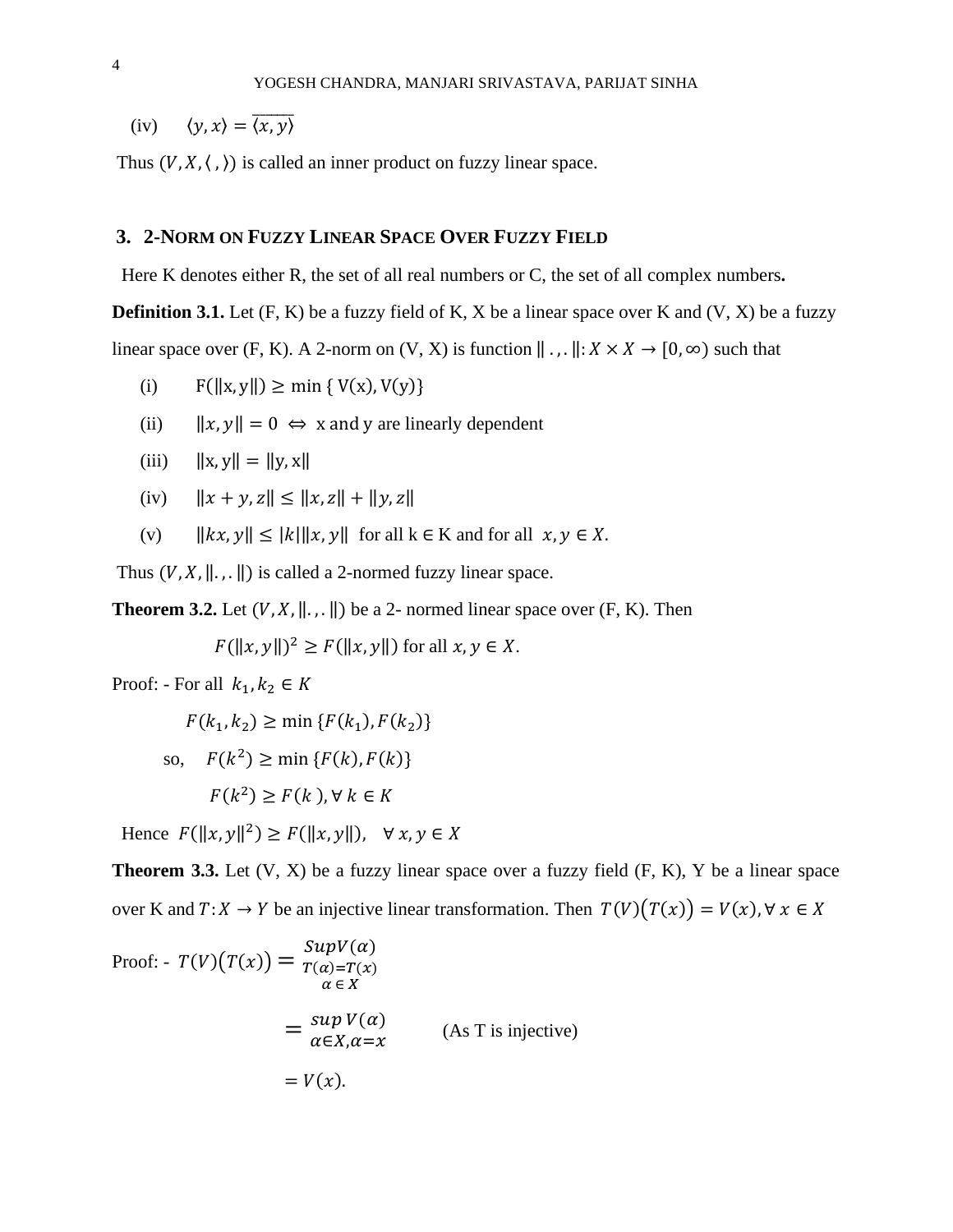Proof: - Let  $\|\cdot\|_X$  be a 2-norm on  $(V, X)$ . Let  $x_i \in X$  so  $T(x_i) \in Y$ ,  $(i = 1, 2)$ . Now take  $T(x_i) = y_i$  Now consider the 2-norm  $||...||_Y$  on Y as  $||y_1, y_2||_Y = ||x_1, x_2||_X$ . Then

$$
F(||y_1, y_2||_Y) = F(||x_1, x_2||_X)
$$
  
\n
$$
\ge \min\{V(x_1), V(x_2)\}
$$
  
\n
$$
= \min\{T(V)T(x_1), T(V)T(x_2)\}
$$
  
\n
$$
= \min\{T(V)y_1, T(V)y_2\}
$$

Thus  $\|\cdot\|_Y$  is a 2-norm on  $(T(V), Y)$ .

Conversely, assume that  $\| \cdot \|_Y$  is a 2-norm on (T(V), Y). Consider the 2- norm  $\| \cdot \|_X$  on X as  $||x_1, x_2||_X = ||Tx_1, Tx_2||_Y$ 

Then 
$$
F(||x_1, x_2||_X) = (||Tx_1, Tx_2||_Y)
$$
  
\n $\ge \min \{T(V)Tx_1, T(V)Tx_2\}$   
\n $= \min \{V(x_1), V(x_2)\}$ 

Thus  $\parallel$ .,.  $\parallel$ <sub>X</sub> is a 2-norm on (V, X).

**Theorem 3.5.** Let X be a linear space over K, (W, Y) a fuzzy linear space over a fuzzy field (F, K) and  $T: X \to Y$  be an injective linear transformation. If (W, Y) is a 2-normed Fuzzy Linear space over (F, K). Then  $(T^{-1}(W), X)$  is a 2-normed fuzzy linear space over (F, K). Proof: - Let  $\|\cdot\|_Y$  be a 2- norm on (W, Y). Consider the 2-norm  $\|\cdot\|_X$  on X as

$$
||x_1, x_2||_X = ||Tx_1, Tx_2||_Y \text{ then}
$$
  
\n
$$
F(||x_1, x_2||_X) = F(||Tx_1, Tx_2||_Y)
$$
  
\n
$$
\ge \min\{WT(x_1), WT(x_2)\}
$$
  
\n
$$
= \min\{T^{-1}W(x_1), T^{-1}W(x_2)\}
$$

Hence  $\parallel \, . \, . \parallel_X$  is a 2- norm on  $(T^{-1}(W), X)$ .

**Theorem 3.6.** Let (V, X) be a 2-normed fuzzy linear space over a fuzzy field (F, K) and  $T: X \rightarrow$ X be an injective linear transformation. Then  $(T^{-1}(V), X)$  is a 2-normed fuzzy linear space over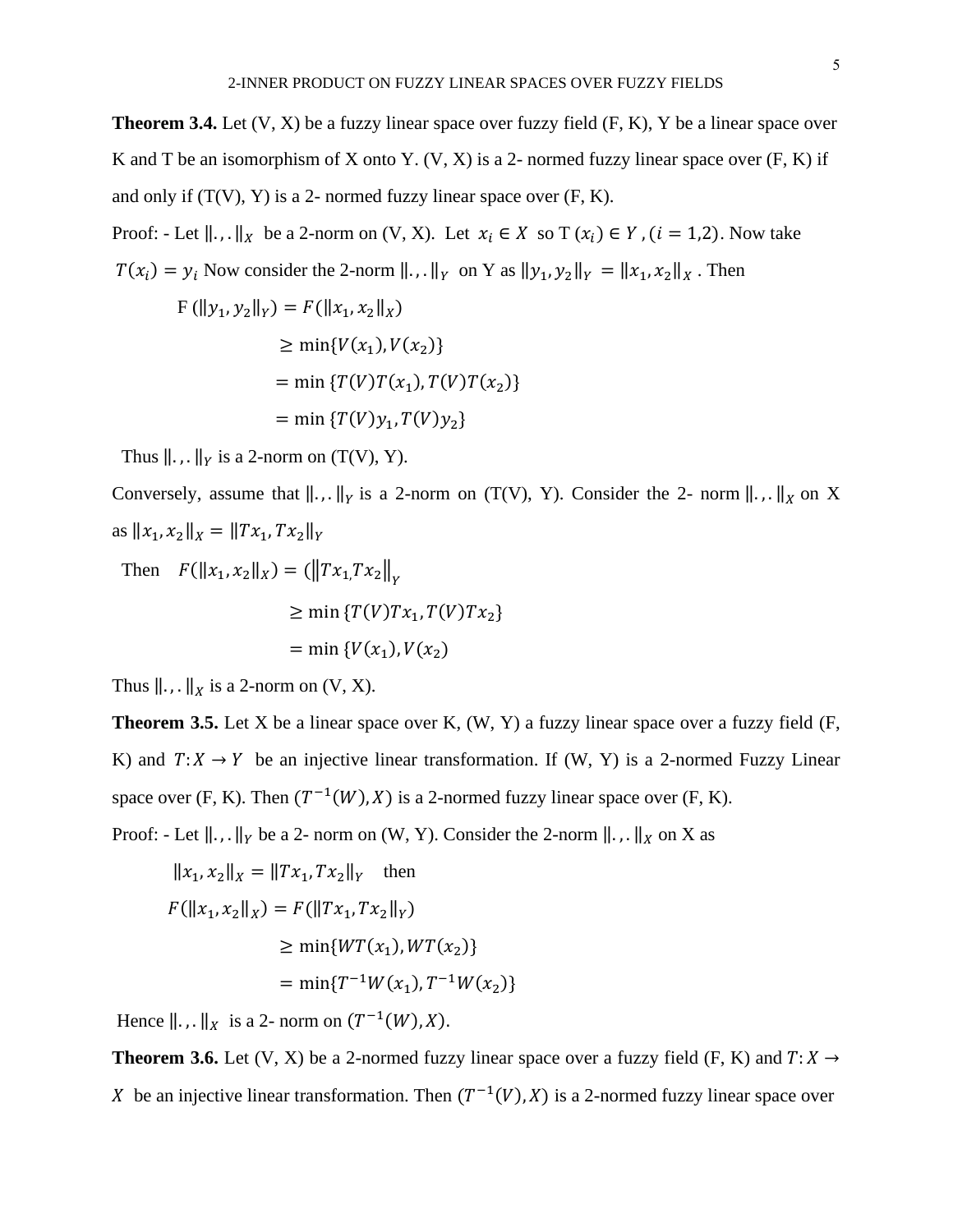(F, K)**.**

Proof: **-** Obvious by theorem 3.5.

# **4. 2- INNER PRODUCT ON FUZZY LINEAR SPACE OVER FUZZY FIELD**

Here K denotes either R, the set of all real numbers or C, the set of all complex numbers**.**

**Definition 4.1**. 2- inner product on a fuzzy linear space  $(V, X)$  over a fuzzy field  $(F, K)$ . is a function  $\langle ., .|. \rangle : X \times X \times X \to K$  such that for all  $x, y, z \in X$ ,  $k \in K$ .

(i) 
$$
F(x, y|z) \ge V \times V \times V(x, y, z)
$$
.

(ii) 
$$
\langle x, x | z \rangle = \langle z, z | x \rangle
$$

(iii) 
$$
\langle x_1 + x_2, y | z \rangle = \langle x_1, y | z \rangle + \langle x_2, y | z \rangle
$$
 and  $\langle \alpha x, y | z \rangle = \alpha \langle x, y | z \rangle$ 

(iv)  $\langle x, x | y \rangle \ge 0$  and  $\langle x, x | y \rangle = 0 \Leftrightarrow x \& y$  are linearly dependent

(v) 
$$
\langle x, y | z \rangle = \langle y, x | z \rangle
$$
.

Thus  $(V, X, \langle , , . \rangle)$  is called a 2-inner product on fuzzy linear space.

**Example 4.2.** Let F be a fuzzy field of R. the 2-inner product  $\langle x, y | z \rangle = \sum_{i=0}^{n} x_i y_i z_i^2$  is a 2-inner product on a fuzzy linear space  $(F \times F \times ... \times F, R^n)$ .

Proof: -(i) Let 
$$
V = (F \times F \times \dots \times F, R^n)
$$
.

$$
F(\langle x, y | z \rangle) = F(x_1 y_1 z_1^2 + x_2 y_2 z_2^2 + \dots + x_n y_n z_n^2)
$$

$$
\geq \min\{F(x_1y_1z_1^2), F(x_2y_2z_2^2)\}, \dots \dots, F(x_ny_nz_n^2)\}
$$

 $\geq \min[\min\{F(x_1), F(y_1), F(z_1^2)\}, \dots, \min\{F(x_n)F(y_n)\}$ )}]

$$
= \min[\min\{F(x_1), F(x_2), \ldots, F(x_n)\}, \min\{F(y_1), F(y_2), \ldots, F(y_n)\}, \min\{F(z_1^2), F(z_2^2), \ldots, F(z_n^2)\}\]
$$

$$
= \min[\min\{F(x_1), F(x_2), \ldots, F(x_n)\}, \min\{F(y_1), F(y_2), \ldots, F(y_n)\}, \min\{F(z_1), F(z_2), \ldots, F(z_n)\}\]
$$

$$
= \min\{V(x), V(y), V(z)\}\
$$

$$
= V \times V \times V(x, y, z).
$$

(ii) 
$$
\langle x, x | z \rangle = \sum_{i=0}^{n} x_i^2 z_i^2
$$
  
\t\t\t $= x_1^2 z_1^2 + x_2^2 z_2^2 + \cdots x_n^2 z_n^2$   
\t\t\t $= z_1^2 x_1^2 + z_2^2 x_2^2 + \cdots z_n^2 x_n^2$   
\t\t\t $= \langle z, z | x \rangle$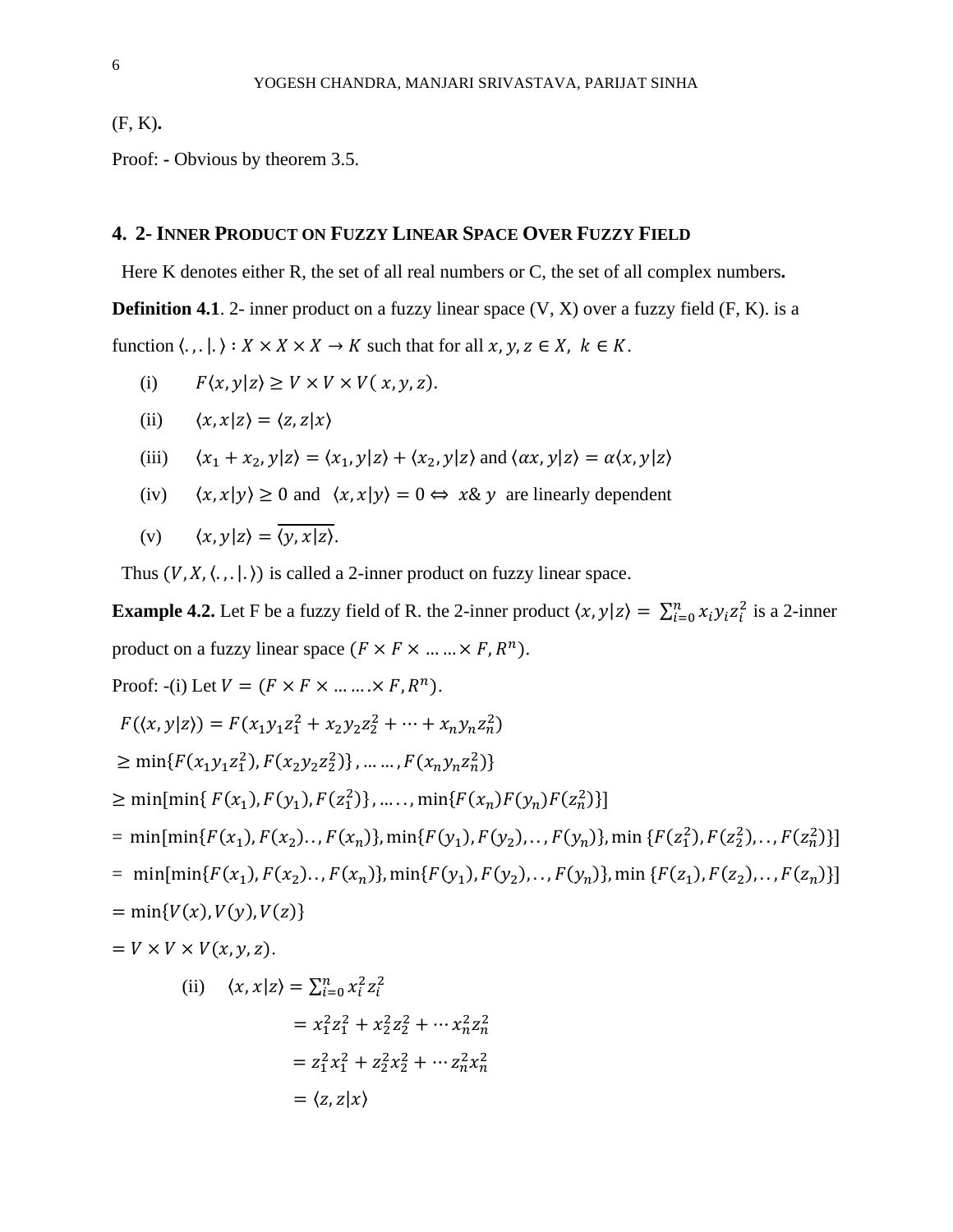(iii) 
$$
\langle x + x', y | z \rangle = \sum (x_i + x'_i) y_i z_i^2
$$

$$
= \sum x_i y_i z_i^2 + \sum x'_i y_i z_i^2
$$

$$
= \langle x, y | z \rangle + \langle x', y | z \rangle
$$

- (iv)  $\langle x, x | z \rangle \ge 0$  and  $\langle x, x | z \rangle = 0 \Leftrightarrow x \& y$  are linearly dependent.
- (v)  $\langle x, y | z \rangle = \sum x_i y_i z_i^2$  $=\overline{\langle y, x|z\rangle}.$

So  $\langle \ldots | \ldots \rangle$  is a 2- inner product on  $(F \times F \times \ldots \times F, R^n)$ .

**Theorem 4.3.** If  $\langle ., . | . \rangle$  is a 2-inner product on the fuzzy linear space  $(V, X)$  Over the fuzzy field  $(F, K)$  then for all  $x, y, z \in X$  and  $k \in K$ .

- (i)  $F(\langle x + x', y | z \rangle) \ge V \times V \times V \times V(x, x', y, z)$
- (ii)  $F(\overline{\langle x, y | z \rangle}) \ge V \times V \times V(\gamma, x, z)$
- (iii)  $F(\lambda \langle x, y | z \rangle) \ge V \times V \times V(\lambda x, y, z)$

Proof: - (i)  $F(\langle x + x', y | z \rangle) \ge V \times V \times V \times V(x, x', y, z)$ 

As 
$$
F(\langle x + x', y | z \rangle) = F(\langle x, y | z \rangle + \langle x', y | z \rangle)
$$
  
\n $\ge \min (F\langle x, y | z \rangle, F\langle x', y | z \rangle)$   
\n $\ge \min \{ V \times V \times V(x, y, z), V \times V \times V(x', y, z) \}$   
\n $\ge \min \{\min \{ V(x), V(y), V(z) \}, \min \{ V(x'), V(y), V(z) \} \}$   
\n $= \min \{ V(x), V(x'), V(y), V(z) \}$   
\n $= V \times V \times V \times V(x, x', y, z)$ 

- (ii)  $F(\overline{\langle x, y | z \rangle}) \ge V \times V \times V(y, x, z)$
- As  $F(\langle y, x | z \rangle) \ge V \times V \times V(y, x, z)$

(iii) 
$$
F(\lambda \langle x, y | z \rangle) \ge V \times V \times V(\lambda x, y, z)
$$

As 
$$
F(\langle \lambda x, y | z \rangle) \ge V \times V \times V(\lambda x, y, z)
$$
.

**Theorem 4.4.** If  $\langle \cdot, \cdot | \cdot \rangle$  is a 2-inner product on the fuzzy linear space  $(V, X)$  Over the fuzzy field (F, K) then

- (i)  $F(\langle x + x', y | z \rangle) \ge \min \{ V(x), V(x'), V(y), V(z) \}$
- (ii)  $F(\langle kx, y|z \rangle) \ge \min \{ F(k), V(x), V(y), V(z) \}.$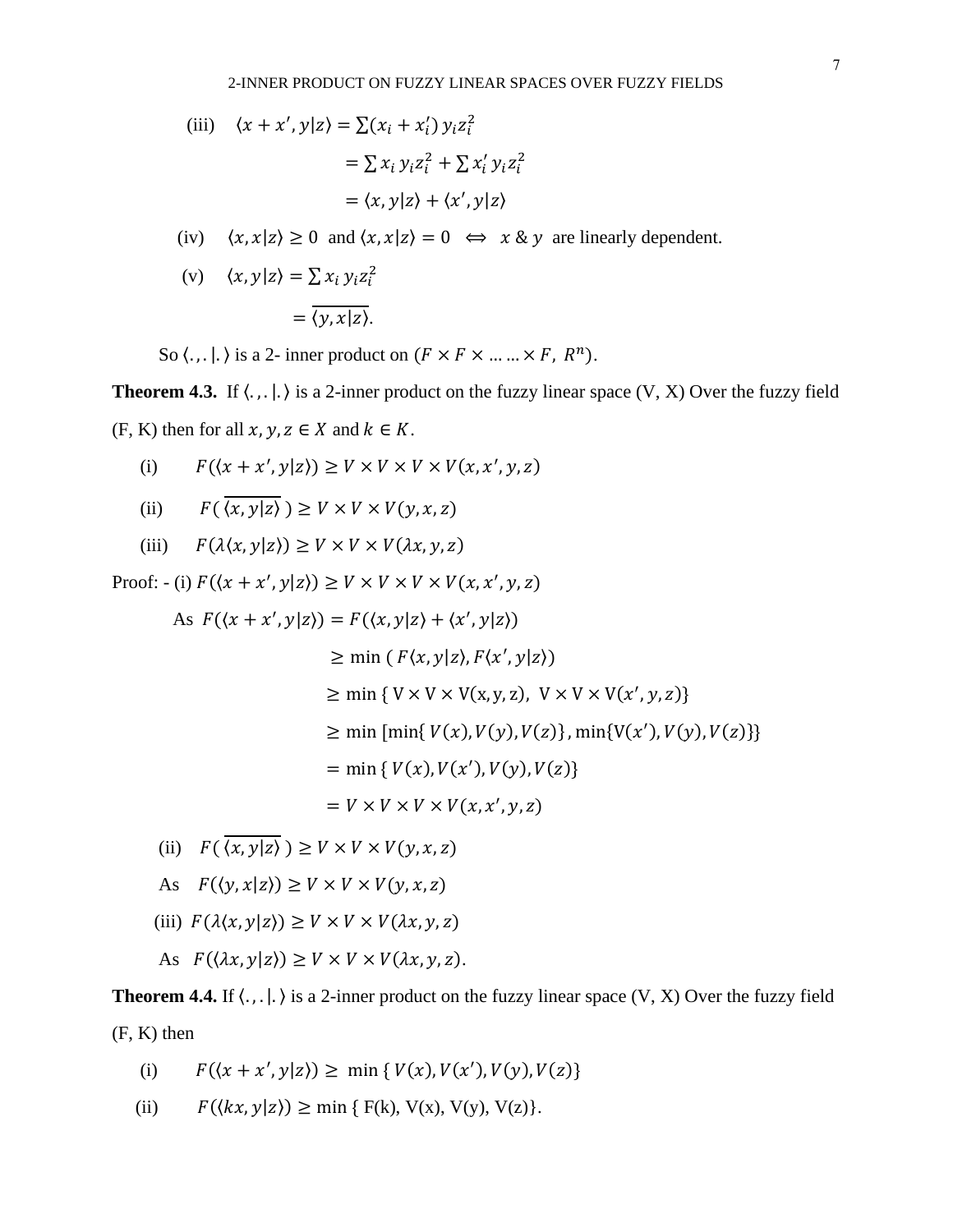**Theorem 4.5.** Let  $(V, X)$  be a fuzzy linear space over a fuzzy field  $(F, K)$ , Y a linear space K and T an isomorphism of X onto Y. Then there exists a 2-inner product on  $(V, X)$  if and only if there exists a 2-inner product on  $(T(V), Y)$ .

Proof: - Let  $\langle ., .|. \rangle_X$  be a 2-inner product on  $(V, X)$ . Consider the 2-inner product  $\langle ., .|. \rangle_Y$  on Y defined as  $(y_1, y_2 | y_3)_Y = (x_1, x_2 | x_3)_X$  where  $y_1 = Tx_1$ ,  $y_2 = Tx_2$  and  $y_3 = Tx_3$  then  $F(\langle y_1, y_2 | y_3 \rangle_Y) = F(\langle x_1, x_2 | x_3 \rangle_X) \ge V \times V \times V(x_1, x_2, x_3)$  $= T(V) \times T(V) \times T(V)(Tx_1, Tx_2, Tx_3)$  $= T(V) \times T(V) \times T(V)(y_1, y_2, y_3)$ 

Thus  $\langle ., .|. \rangle_Y$  is a 2-inner product on  $(T(V), Y)$ .

Conversely let  $\langle ., .|. \rangle_Y$  be a 2-inner product on  $(T(V), Y)$  consider the 2- inner product  $\langle ., .|. \rangle_X$ on X defined as  $\langle x_1, x_2 | x_3 \rangle_X = \langle T(x_1), T(x_2) | T(x_3) \rangle_Y$ 

$$
F(\langle x_1, x_2 | x_3 \rangle_X) = F(\langle T(x_1), T(x_2) | T(x_3) \rangle_Y)
$$
  
\n
$$
\geq T(V) \times T(V) \times T(V) (Tx_1, Tx_2, Tx_3)
$$
  
\n
$$
= V \times V \times V(x_1, x_2, x_3)
$$

So  $\langle \cdot, \cdot | \cdot \rangle_X$  is a 2-inner product on  $(V, X)$ .

**Theorem 4.6.** Let X be a linear space over K,  $(W, Y)$  be a fuzzy linear space over a fuzzy field  $(F, K)$  and T:  $X \rightarrow Y$  be an injective linear transformation. If there exists a 2-inner product on (W, Y), then there exists a 2-inner product on ( $T^{-1}(W)$ , X).

Proof: - Let  $\langle ., .|. \rangle_Y$  be a 2-inner product on  $(W, Y)$ . Consider the 2-inner product  $\langle ., .|. \rangle_X$  on X defined by  $\langle x_1, x_2 | x_3 \rangle_X = \langle T(x_1), T(x_2) | T(x_3) \rangle_Y$ .

Now consider  $F(\langle x_1, x_2 | x_3 \rangle_X) = F(\langle T(x_1), T(x_2) | T(x_3) \rangle_Y)$ 

$$
\geq W \times W \times W(T(x_1), T(x_2), T(x_3))
$$
  
= min { W(Tx<sub>1</sub>), W(Tx<sub>2</sub>), W(Tx<sub>3</sub>)}  
= min { T<sup>-1</sup>W(x<sub>1</sub>), T<sup>-1</sup>W(x<sub>2</sub>), T<sup>-1</sup>W(x<sub>3</sub>)}  
= T<sup>-1</sup>W \times T<sup>-1</sup>W \times T<sup>-1</sup>W(x<sub>1</sub>, x<sub>2</sub>, x<sub>3</sub>)

Therefore  $\langle ., . | . \rangle_X$  is a 2-inner product on  $(T^{-1}(W), X)$ .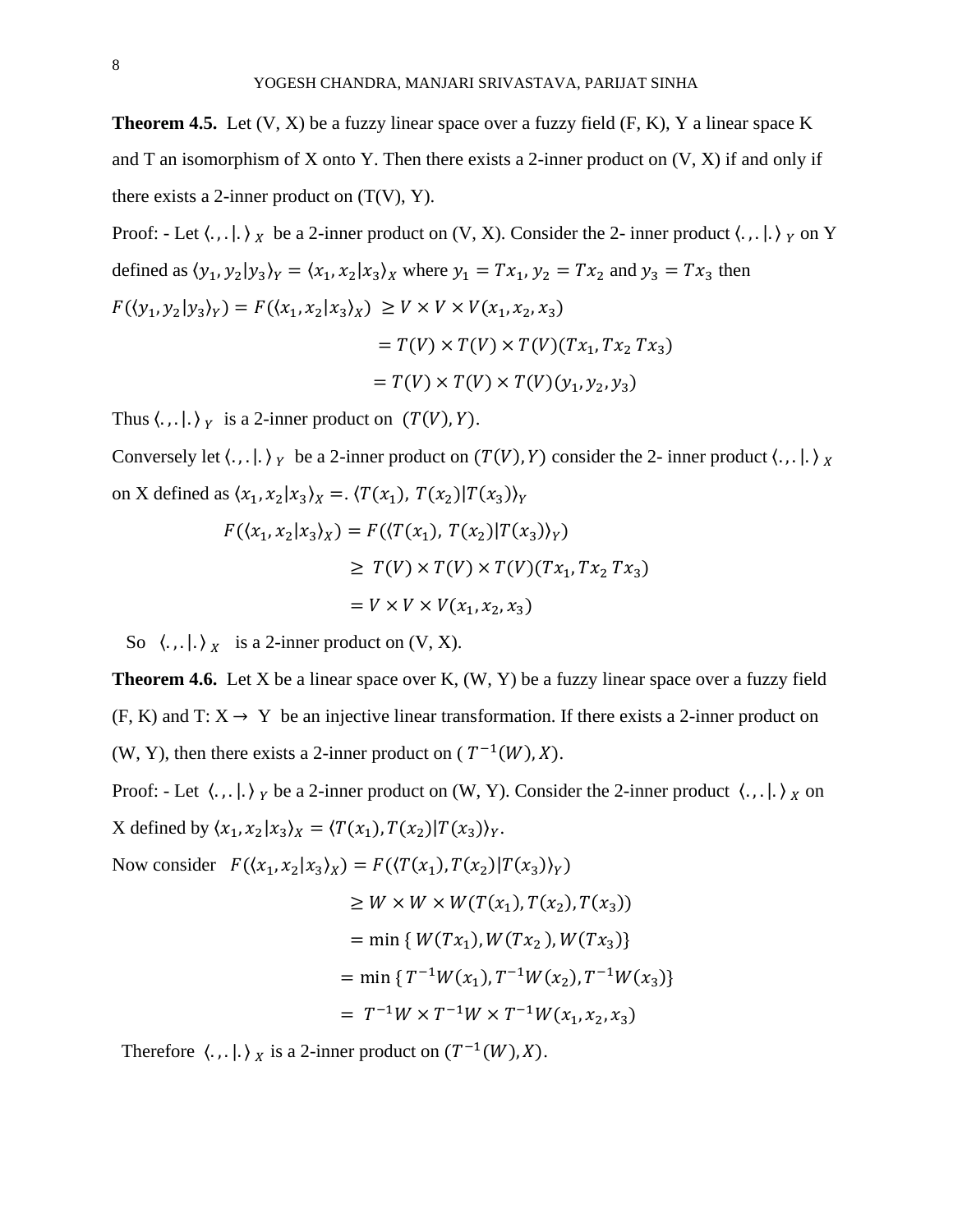**Theorem 4.7.** Let  $(V, X)$  be a fuzzy linear space over  $(F, K)$  and  $T: X \rightarrow X$  be an injective linear transformation. If there exists a 2-inner product on (V, X), then there exists a 2-inner product on  $T^{-1}(W)$ , X).

# **5. RELATIONSHIP BETWEEN 2- NORM AND 2- INNER PRODUCT ON FUZZY LINEAR**

**SPACES**

**Theorem 5.1.** Let  $(V, X)$  be a fuzzy linear space over  $(F, K)$ . A 2-norm on  $(V, X)$  satisfying the parallelogram law induces a 2-inner product on  $(V, X)$  if  $F(4)$ ,  $F(i) \ge \min\{V(x), V(y), V(z)\}$  for all  $x, y, z \in X$ .

Proof: - If  $\|\cdot\|$ ,  $\|\cdot\|$  is a 2-norm on  $(V, X)$  satisfying the parallelogram law, then F  $(\|x, y\|) \ge$ min {  $V(x)$ ,  $V(y)$ } for all  $x, y \in X$  and  $\|\cdot\|$ ,  $\|\cdot\|$  induces the 2-inner product  $\langle \cdot, \cdot | \cdot \rangle$  on X given by

$$
\langle x, y|z \rangle = \frac{1}{4} (||x + y, z||^2 - ||x - y, z||^2 + i||x + iy, z||^2 - i||x - iy, z||^2)
$$
  
\n
$$
F(\langle x, y|z \rangle) = F(\frac{1}{4} (||x + y, z||^2 - ||x - y, z||^2 + i||x + iy, z||^2 - i||x - iy, z||^2))
$$
  
\n
$$
\geq \min \{ F(\frac{1}{4}), F(||x + y, z||^2), F(-||x - y, z||^2), F(i), F(||x + iy, z||^2), F(-||x - iy, z||^2) \}
$$
  
\n
$$
= \min \{ F(4), F(i), F(||x + y, z||^2), F(||x - y, z||^2), F(||x + iy, z||^2), F(||x - iy, z||^2) \}
$$
  
\n
$$
\geq \min \{ F(4), F(i), F(||x + y, z||), F(||x - y, z||), F(||x + iy, z||), F(||x - iy, z||) \}
$$
  
\n
$$
\geq \min \{ F(4), F(i), \min \{ V(x + y), V(z) \}, \min \{ V(x - y), V(z) \},
$$
  
\n
$$
\min \{ V(x + iy), V(z) \}, \min \{ V(x - iy), V(z) \} ]
$$
  
\n
$$
= \min \{ F(4), F(i), V(x + y), V(x - y), V(x + iy), V(x - iy), V(z) \}
$$
  
\n
$$
\geq \min \{ F(4), F(i), V(x), V(y), V(z) \}
$$
  
\n
$$
= \min \{ V(x), V(y), V(z) \}
$$
  
\n
$$
= V \times V \times V(x, y, z)
$$

Hence  $\|\,\ldots\|$  induces a 2-inner product on  $(V, X)$  if F  $(4)$ ,  $F(i) \ge \min\{V(x), V(y), V(z)\}$  for all  $x, y, z \in X$ .

**Example 5.2.** Prove that

$$
4\langle x,y|z\rangle = (\|x+y,z\|^2 - \|x-y,z\|^2 + i\|x+iy,z\|^2 - i\|x-iy,z\|^2)
$$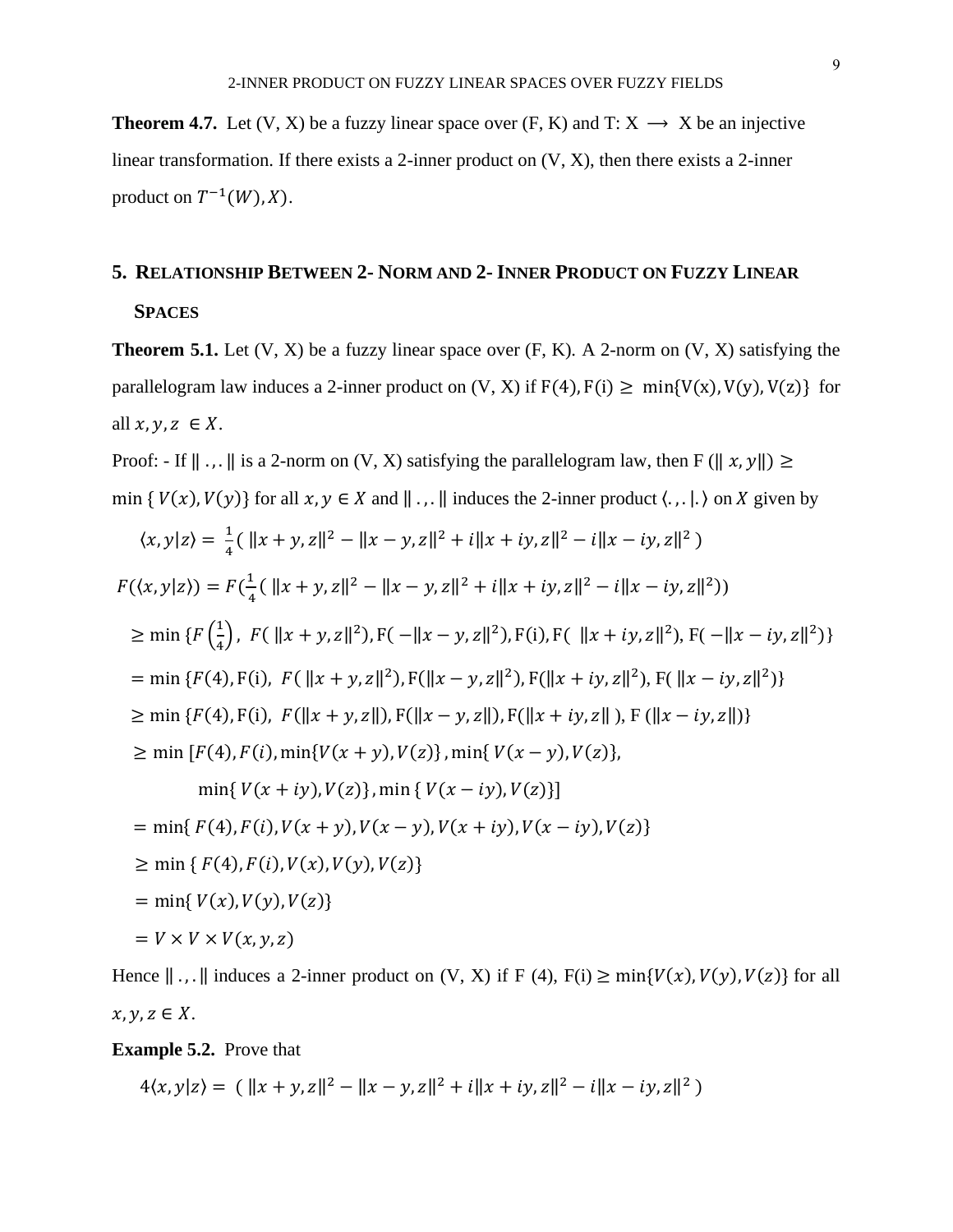Proof: - We have 
$$
||x + y, z||^2 - ||x - y, z||^2 + i||x + iy, z||^2 - i||x - iy, z||^2
$$
  
\n
$$
= \langle x + y, x + y|z \rangle - \langle x - y, x - y|z \rangle + i\langle x + iy, x + iy|z \rangle - i\langle x - iy, x - iy|z \rangle
$$
\n
$$
= \langle x, x + y|z \rangle + \langle y, x + y|z \rangle - \langle x, x - y|z \rangle + \langle y, x - y|z \rangle + i\langle x, x + iy|z \rangle + i\langle y, x + iy|z \rangle - i\langle x, x - iy|z \rangle - i\langle -iy, x - iy|z \rangle
$$
\n
$$
= \langle x, x + y|z \rangle + \langle y, x + y|z \rangle - \langle x, x - y|z \rangle + \langle y, x - y|z \rangle + i\langle x, x + iy|z \rangle + i^2 \langle y, x + iy|z \rangle - i\langle x, x - iy|z \rangle + i^2 \langle y, x - iy|z \rangle
$$
\n
$$
= \langle x, x + y|z \rangle + \langle y, x + y|z \rangle - \langle x, x - y|z \rangle + \langle y, x - y|z \rangle + i\langle x, x + iy|z \rangle - \langle y, x + iy|z \rangle - i\langle x, x - iy|z \rangle - \langle y, x - iy|z \rangle
$$
\n
$$
= \overline{\langle x + y, x|z \rangle} + \overline{\langle x + y, y|z \rangle} - \overline{\langle x - y, x|z \rangle} + \overline{\langle x - y, y|z \rangle} + i\overline{\langle x + y, x|z \rangle} - \overline{\langle x + iy, y|z \rangle} - i\overline{\langle x - iy, y|z \rangle}
$$
\n
$$
= \overline{\langle x, x|z \rangle} + \overline{\langle y, x|z \rangle} + \overline{\langle x, y|z \rangle} - \overline{\langle x - iy, y|z \rangle} - \overline{\langle x, x|z \rangle} + \overline{\langle y, x|z \rangle} - \overline{\langle y, y|z \rangle} - i\overline{\langle x, y|z \rangle} - \overline{\langle y, y|z \rangle} - i\overline{\langle x, y|z \rangle} - \overline{\langle y, y|z \rangle} - i\overline{\langle y, y|z \rangle} - i\overline{\langle
$$

**Theorem 5.3.** Let (V, X) be a 2-normed fuzzy linear space over (F, K), Y a linear space over K and T an isomorphism of X onto Y. Suppose that  $F(4)$ ,  $F(i) \ge \min\{V(x_1), V(x_2), V(x_3)\}\$  for all  $x_1, x_2, x_3 \in X$ . The 2-norm on (V, X) induces a 2-inner product on (V, X) if and only if the 2norm  $(T(V), Y)$ .

Proof: - If the 2-norm  $\| \dots \|_X$  on  $(V, X)$  induces a 2-inner product on  $(V, X)$  then  $\| \dots \|_X$  satisfies the parallelogram law and by theorem 3.4,  $\|\cdot\|_Y$  defined by  $\|y_1, y_2\|_Y = \|x_1, x_2\|_X$ , where  $y_1 = Tx_1$ ,  $y_2 = Tx_2$  is a 2-norm on (T(V),Y).

If  $y_1, y_2, y_3 \in Y$  and  $y_1 = Tx_1$ ,  $y_2 = Tx_2$ ,  $y_3 = Tx_3$  then

 $||y_1 + y_2, y_3||_Y^2 + ||y_1 - y_2, y_3||_Y^2 = ||x_1 + x_2, x_3||_X^2 + ||x_1 - x_2, x_3||_X^2 = 2(||x_1, x_3||_X^2 + ||x_3||_X^2)$  $||x_2, x_3||_X^2$  = 2(  $||y_1, y_3||_Y^2 + ||y_2, y_3||_Y^2$  ). That is  $||., ||_Y$  satisfices the parallelogram law. Also  $F(4)$ ,  $F(i) \ge \min\{V(x_1), V(x_2) V(x_3)\}$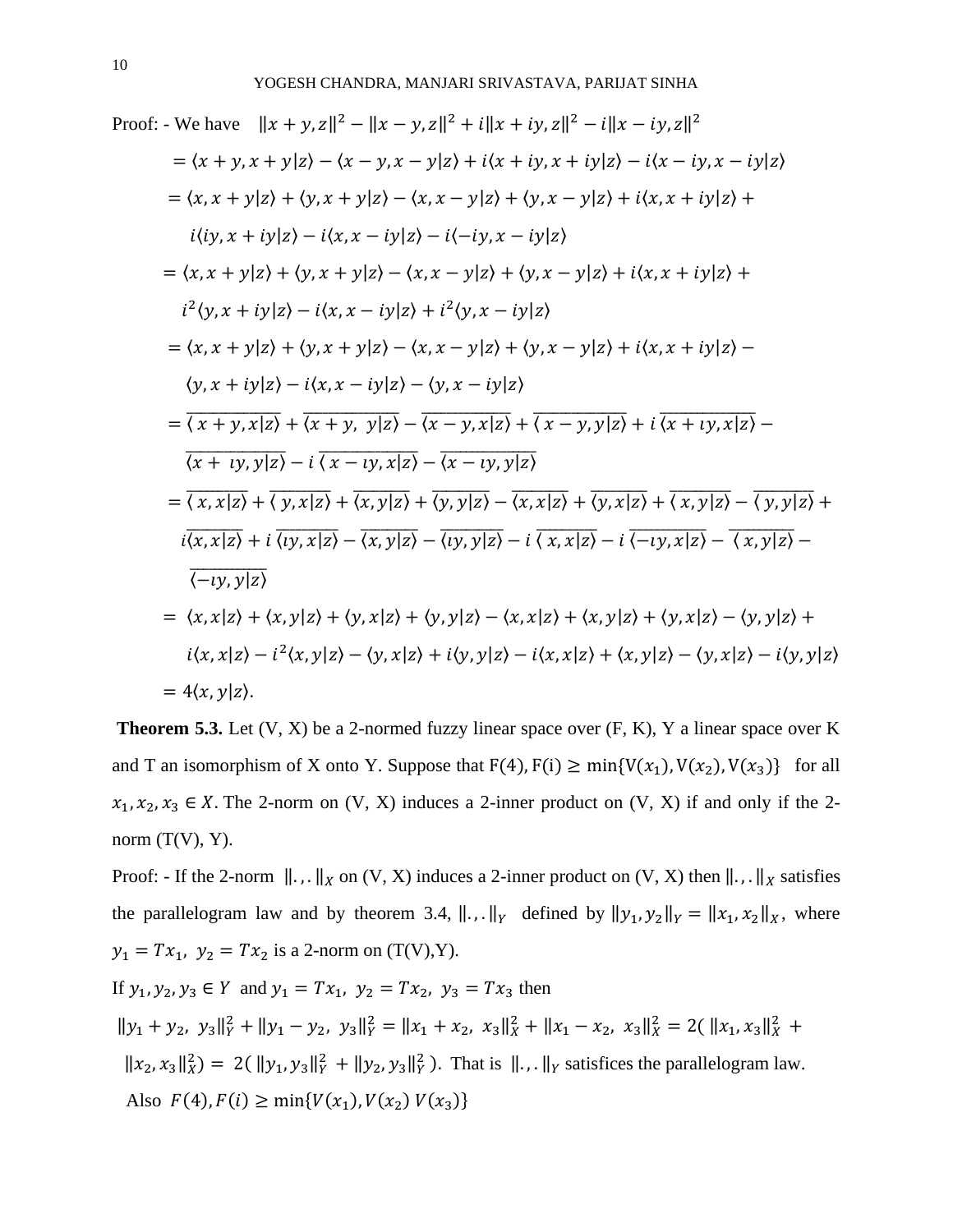$$
= \min \{ T(V)(T(x_1), T(V)(T(x_2)), T(V)(T(x_3)) \}
$$

$$
= \min \{ T(V)(y_1), T(V)(y_2), T(V)(y_3) \}
$$

for all  $y_1, y_2, y_3 \in Y$ . Hence  $\|\cdot\|_Y$  induces a 2-inner product on (T(V), Y).

Similarly, the converse holds.

**Note 5.4.** A 2-inner product  $\langle ., ., . \rangle$  on a fuzzy linear space  $(V, X)$  over  $(F, K)$  induces a 2-norm  $\|\cdot\|$ ,  $\|\cdot\|$  on X given by  $\|x, z\| = \langle x, x|z\rangle^{1/2}$  and  $\|\cdot\|$ ,  $\|\cdot\|$  is a 2-norm on  $(V, X)$  only if  $F(\|x, z\|) \ge$  $min{V(x), V(z)}$  for all  $x, z \in X$ .

**Theorem 5.5.** Let (V, X) be a fuzzy linear space over (F, K) with a 2-inner product on it. Y a linear space over K and T an isomorphism of X onto Y. the 2-inner product on  $(V, X)$  induces a 2-norm on  $(V, X)$  if and only if the 2-inner product on  $(T(V), Y)$  induces a 2-norm on  $(T(V), Y)$ . Proof: - If the 2-inner product  $\langle ., . | . \rangle_X$  on  $(V, X)$  induces a 2- norm  $||. , . ||_X$  on  $(V, X)$  then  $F(||x_1, x_2||_X) \ge \min \{V(x_1), V(x_2)\}$  for all  $x_1, x_2 \in X$  and by theorem 4.5,  $\langle \dots | \cdot \rangle_Y$  defined by  $(y_1, y_2 | y_3)$   $_y = (x_1, x_2 | x_3)$   $_x (y_1 = Tx_1, y_2 = Tx_2, y_3 = Tx_3)$  is 2-inner product on (T(V), Y).  $\langle ., .|. \rangle_Y$  induces the 2-norm  $||, .||_Y$  on Y given by  $||y_1, y_2||_Y = ||x_1, x_2||_X$   $(y_1 = Tx_1, y_2 = x_1)$  $Tx_2$ ).  $F(\|y_1, y_2\|_Y) = F(\|x_1, x_2\|_X) \ge \min \{V(x_1), V(x_2)\}$  $= \min\{T(V)(T(x_1)), T(V)(T(x_2))\}$ 

 $=$  min{  $T(V)(y_1)$ ,  $T(V)(y_2)$ }

and hence  $\| \cdot \|_Y$  is a 2-norm on (T(V), Y).

Similarly, the converse holds.

**Theorem 5.6.** In theorem 3.5, if  $F(4)F(i) \ge \min\{W(y_1), W(y_2), W(y_3)\}$  for all  $y_1, y_2, y_3 \in Y$ and if  $\|\cdot\|_Y$  induces 2-inner product on (W, Y) then  $\|\cdot\|_X$  induces a 2-inner product on  $(T^{-1}(W),X).$ 

Proof: - Since  $\|\cdot\|_Y$  induces a 2-inner product on  $(W, Y)$ ,  $\|\cdot\|_Y$  satisfies the parallelogram law  $||y_1 + y_2, y_3||_Y^2 + ||y_1 - y_2, y_3||_Y^2 = 2(||y_1, y_3||_Y^2 + ||y_2, y_3||_Y^2)$ . Therefore if  $x_1, x_2, x_3 \in X$ then  $||x_1 + x_2, x_3||_X^2 + ||x_1 - x_2, x_3||_X^2 = ||Tx_1 + Tx_2, Tx_3||_Y^2 + ||Tx_1 - Tx_2, Tx_3||_Y^2$  $= 2(||Tx_1, Tx_3||_Y^2 + ||Tx_2, Tx_3||_Y^2)$  $= 2(||x_1, x_3||_X^2 + ||x_2, x_3||_X^2)$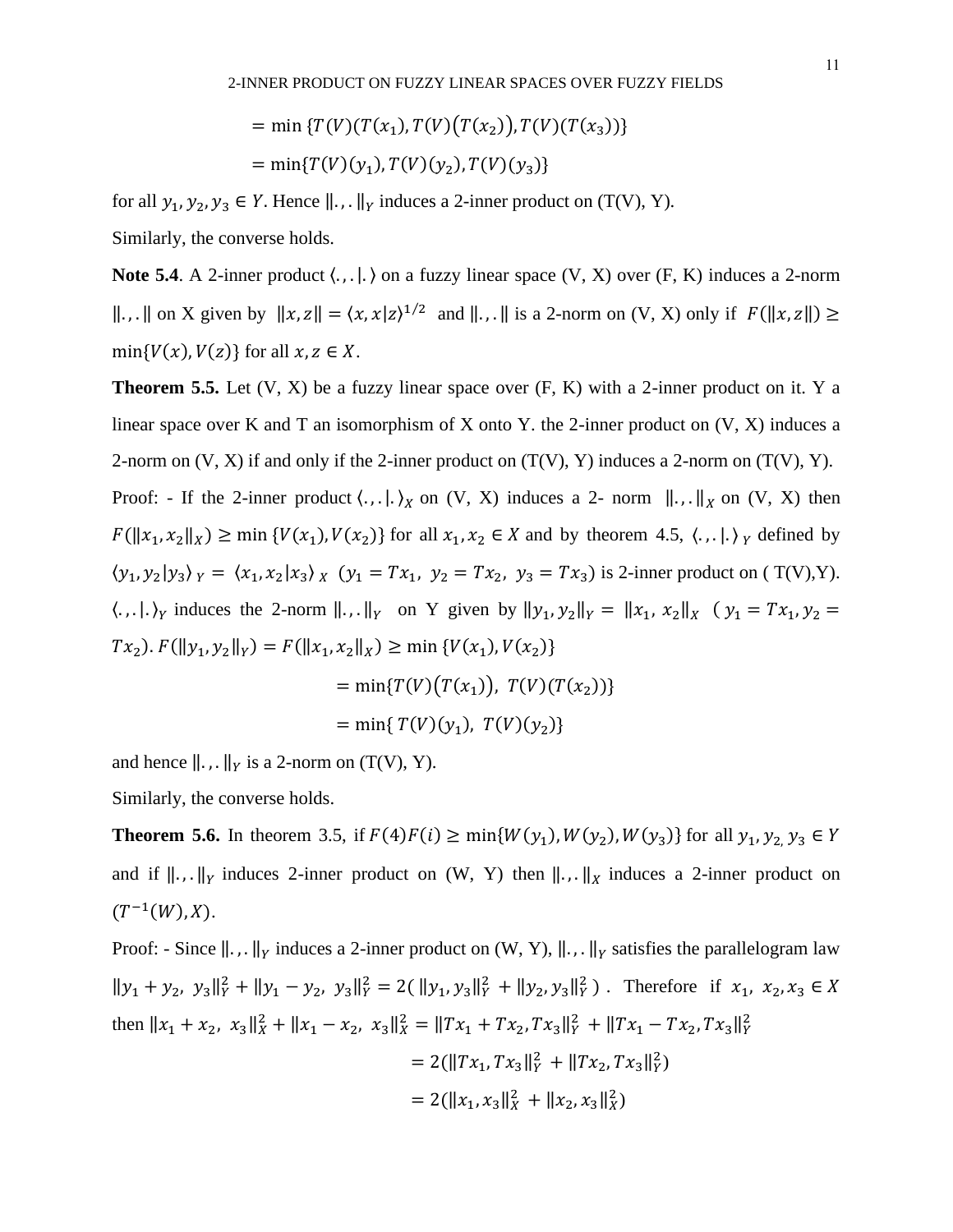That is  $\|\cdot\|_X$  satisfies the parallelogram law.

Also, for all 
$$
x_1, x_2, x_3 \in X
$$
,  $F(4)F(i) \ge \min\{W(Tx_1), W(Tx_2), W(Tx_3)\}$   
=  $\min\{T^{-1}(W)(x_1), T^{-1}(W)(x_1), T^{-1}(W)(x_3)\}.$ 

Hence  $\|\cdot\|_X$  induces a 2-inner product on  $(T^{-1}(W),X)$ .

**Theorem 5.7.** In theorem 4.6 if  $\langle ., . | . \rangle$   $_{Y}$  induces a 2-norm on  $(W, Y)$ , then  $\langle ., . | . \rangle$   $_{X}$  induces a 2norm on  $(T^{-1}(W),X)$ .

Proof: -Assume that  $\langle ., . | . \rangle_Y$  induces a 2-norm  $||, . ||_Y$  given by  $||y_1, y_2||_Y = \langle y_1, y_1 | y_2 \rangle_Y^{1/2}$  with  $F(||y_1, y_2||_Y) \ge \min\{WT(y_1), WT(y_2)\}, \quad y_1, y_2 \in Y.$ 

Consider the 2-norm  $||.,||_X$  on X induced by  $\langle.,.|.\rangle_X$  given by  $||x_1, x_2,||_X = \langle x_1, x_1 | x_2 \rangle_X^{1/2}$ .

$$
||x_1, x_2||_X = \langle x_1, x_1 | x_2 \rangle_X^{1/2} = \langle Tx_1, Tx_1 | Tx_2 \rangle_Y^{1/2} = ||Tx_1, Tx_2||_Y
$$
. Therefore

$$
F(||x_1, x_2||_X) = F(||Tx_1, Tx_2||_Y) \ge \min\{W(Tx_1), W(Tx_2)\}
$$

$$
= \min\{T^{-1}(W)(x_1), T^{-1}(W)(x_2)\}\
$$

Therefore  $\|\ldots\|_X$  is a 2-norm on  $(T^{-1}(W),X)$ .

## **CONFLICT OF INTERESTS**

The author(s) declare that there is no conflict of interests.

#### **REFERENCES**

- [1] R. Biswas, Fuzzy inner product space and fuzzy norm function, Inform. Sci. 53 (1991), 185-190.
- [2] C.L. Chang, fuzzy topological spaces, J. Math. Anal. Appl. 24 (1968), 182-190.
- [3] S.C. Cheng, J.N. Mordeson, Fuzzy linear operators and fuzzy normed linear spaces, Bull. Calcutta Math. Soc. 86 (1994), 429-436.
- [4] C. Diminnie, S. Gähler, A. White, 2-inner product space, Demonstr. Math. 6 (1973), 525-536.
- [5] C. Diminnie, S. Gähler, A. White, 2-inner product space. II, Demonstr. Math.10 (1977), 169-188.
- [6] C. Felbin, Finite dimensional fuzzy normed linear space, Fuzzy Sets Syst. 48 (1992), 239-248.
- [7] A.K. Katsaras, Fuzzy topological vector spaces II, Fuzzy Sets Syst. 12 (1984), 143-154.
- [8] S.V. Krishna, K.K. sarma, Separation of fuzzy normed linear spaces, Fuzzy Sets Syst. 63 (1994),207-217.
- [9] O. Kramosil, J. Michalek, Fuzzy metric and statistical metric space, Kybernetica 11 (1975), 326-334.